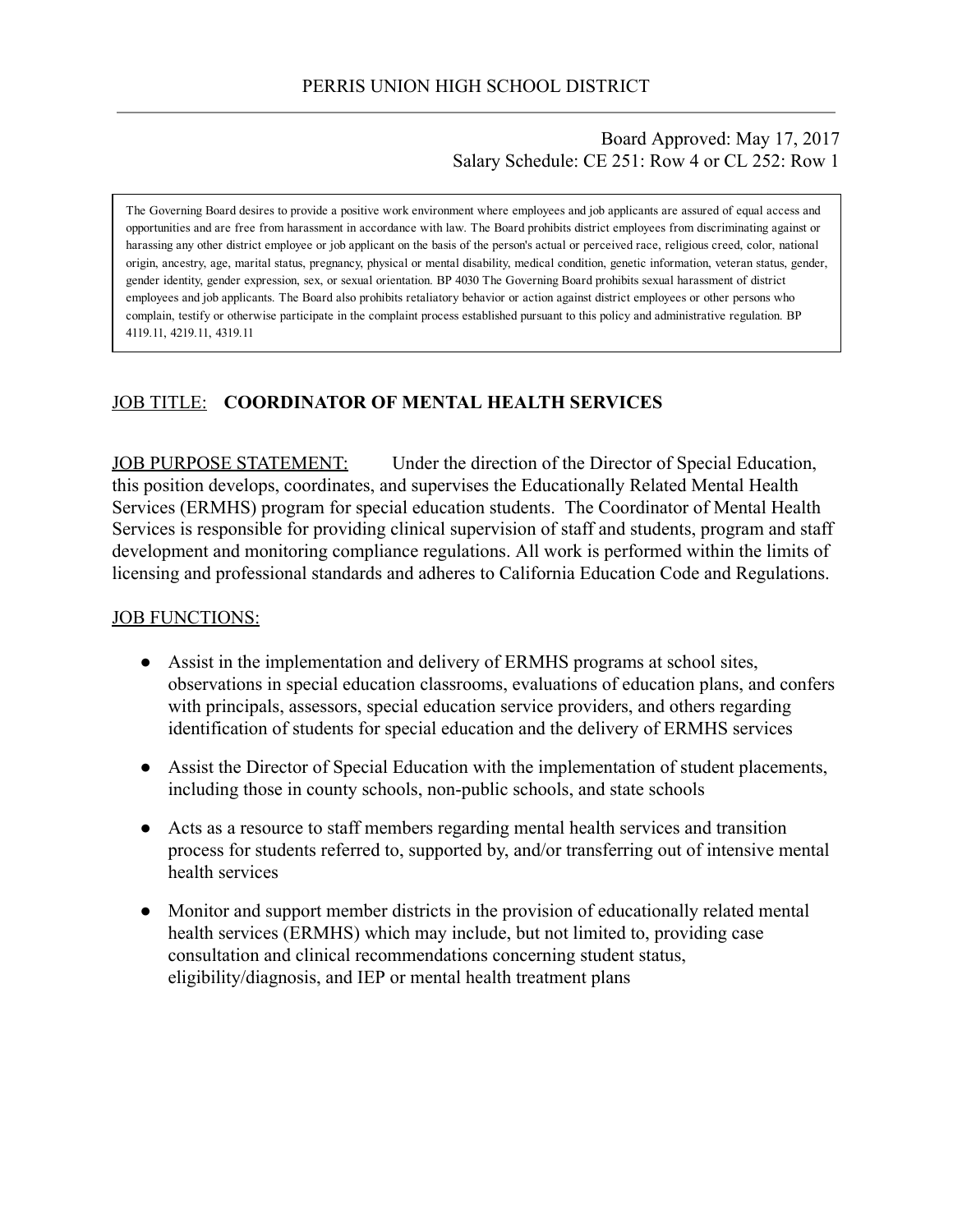# JOB TITLE: COORDINATOR OF MENTAL HEALTH SERVICES Page 2 of 4

#### JOB FUNCTIONS- continued:

- Collaborate with district members to support the development of programs that offer educational benefit, including, but not limited to, improving academic performance, fostering pro-social skills, preventing violent behavior, and strengthening facility reviews
- Consult on assessment processes and review case histories to support the development of IEPs and positive behavior interventions and supports for students referred for Tier II and Tier III intensive mental health services
- Attend IEP team meetings as appropriate for the sole purpose of providing information to the IEP team regarding Tier II and Tier III intensive mental health services, including, but not limited to, recommended linkages, WRAP services, and residential treatment facility placement
- Continuously monitor educational benefit for students supported via Tier III intensive mental health services through the IEP process by engaging in regularly scheduled case management conferences, site visits to nonpublic schools and/or residential facility treatment facilities, and ongoing communication with district members
- Consult in transitioning students to and/or from educationally related mental health services in support of provision of supports in the least restrictive environment.
- Facilitate and/or participate in professional learning opportunities specifically related to educationally related mental health services
- Facilitate support and training opportunities for parents and youth that help students succeed
- Attend SELPA committee meetings, interagency meetings, and community based meetings as requested
- Research, develop, and maintain contact with residential service providers, in and out of state and support the ERMHS case managers in annual residential treatment facilities
- Co-facilitates the Special Education Subject Area Council (SAC) and ensures that policies and procedures developed in SAC reflect the goals in the Local Educational Agency (LEA) plan and Local Control Accountability Plan (LCAP)
- Provide clinical supervision to ERMHS staff and trainees
- Uses acceptable communication skills to present information accurately and clearly
- Demonstrates interest and initiative in professional improvement
- Demonstrates behavior that is professional, ethical and responsible
- Compiles, maintains and files all reports, records, and other documents required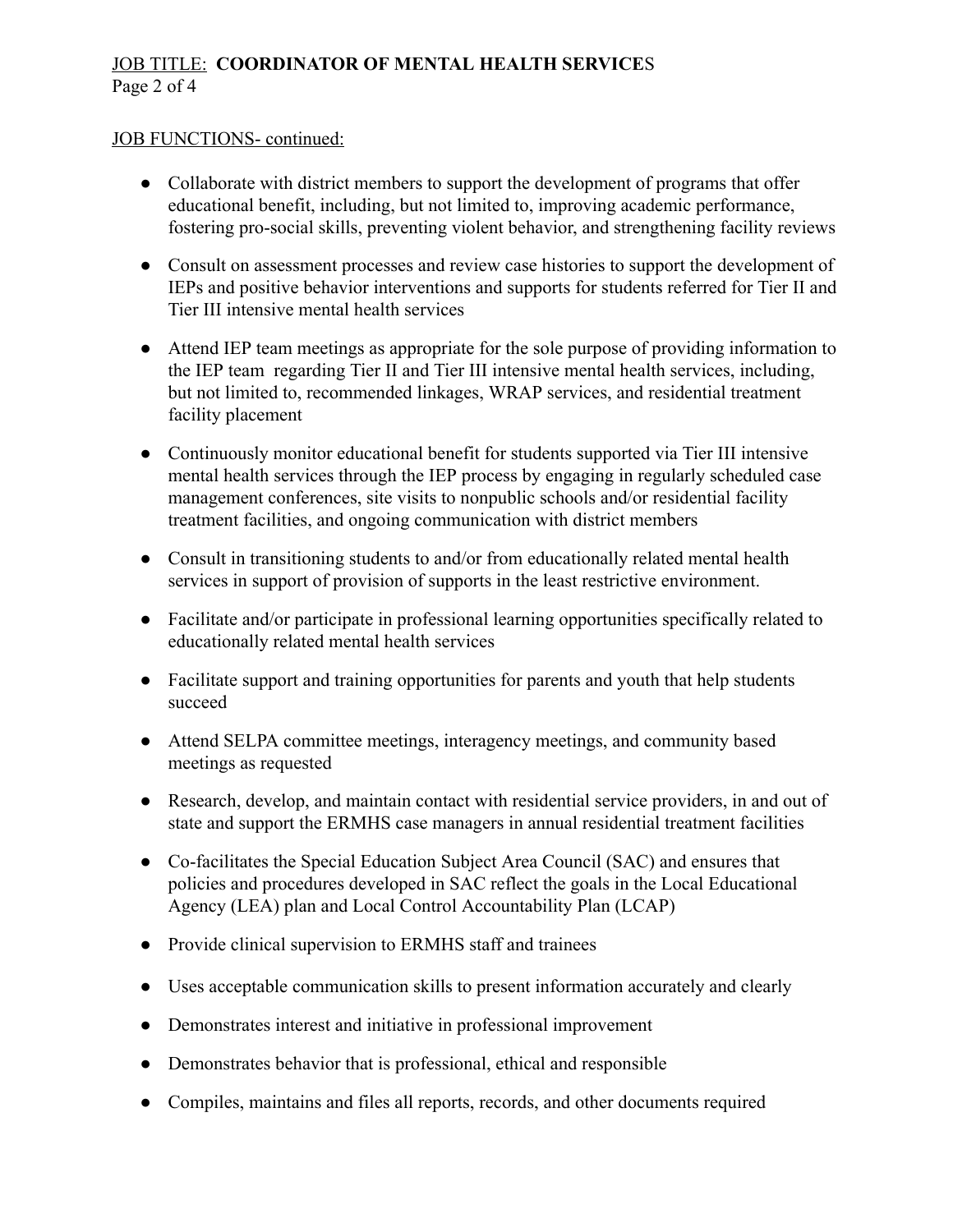# JOB TITLE: COORDINATOR OF MENTAL HEALTH SERVICES Page 3 of 4

#### JOB FUNCTIONS- continued:

- Possesses proven ability, exemplary performance and demonstrates commitment to improving student success
- Self-motivates and possesses the communication and personal skills necessary to positively interact with others to produce positive results
- Provides relevant, meaningful experiences that are reflective of the crucial issues and tasks confronting school campuses
- Plans and organizes work, sets priorities and evaluates accomplishment of goals within established time lines with minimum supervision
- Maintains confidentiality of records, reports, tests, test results and conversations.
- Establishes and maintains effective working relationships with staff, students, parents, and community members
- Performs other job related duties as assigned

## PHYSICAL ABILITIES:

- Visual ability to read handwritten or typed documents, and the display screen of various office equipment and machines
- Able to communicate and obtain information in English
- Able to sit (for sustained period of time), stand, stoop, kneel, bend, lift up to (25 pounds), carry up to (25 pounds), and walk
- Able to climb slopes, stairs, steps, ramps and ladders
- Able to operate office machines and equipment in a safe and effective manner

### JOB QUALIFICATIONS:

### Certificated Applicants: Experience/Education:

- Master's or Doctorate degree in a field of study approved by the California State Board of Behavioral Sciences or Board of Psychology
- Licensed by the California State Board of Behavioral Sciences as both a Marriage and Family Therapist (LMFT) or Clinical Social Worker (LCSW)